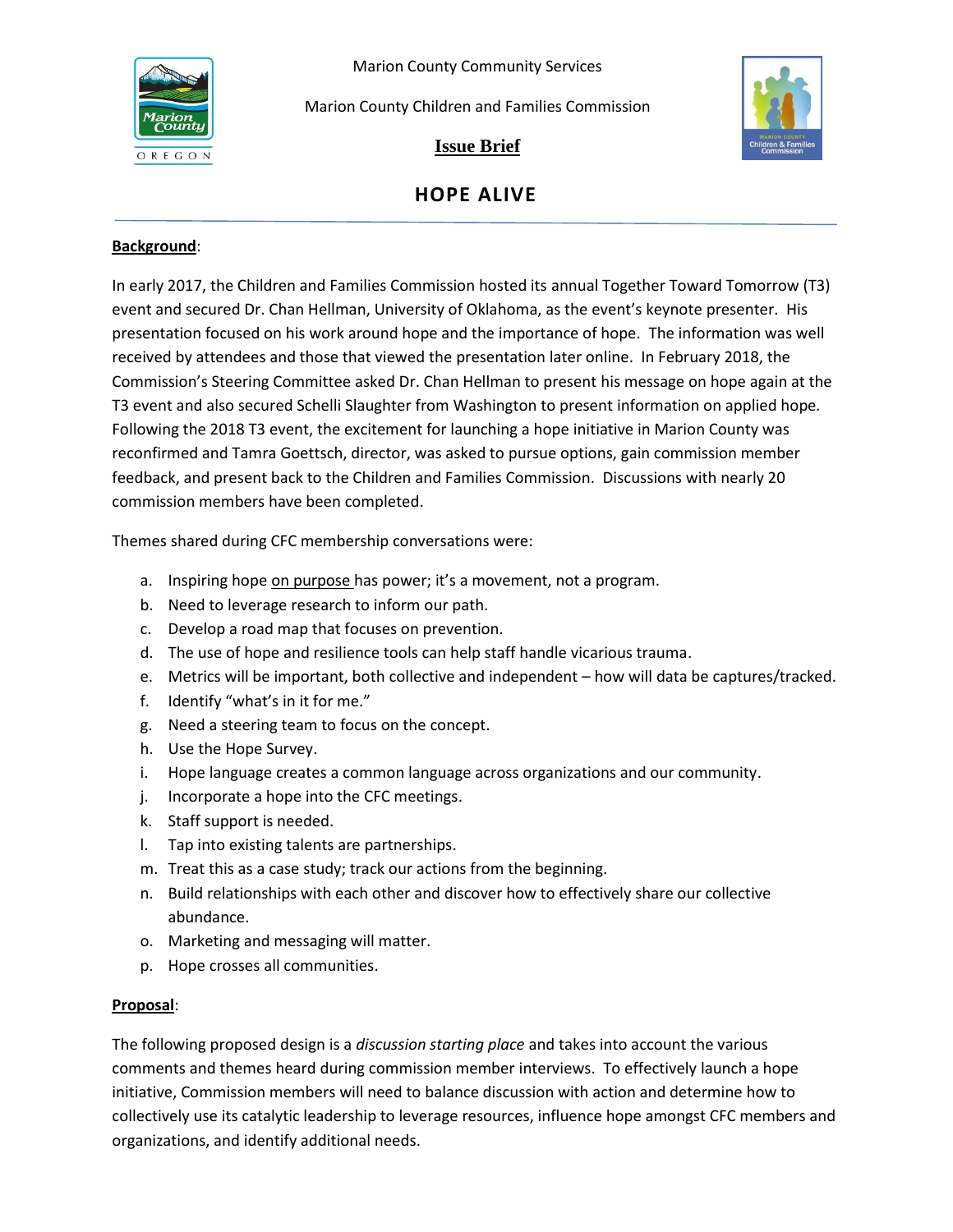As a part of the design, the commission needs to gain a deeper understanding of hope and what is important to one another. Depending on our long and short term goals, we will need to determine the types of influence needed to reach our desired outcome: political, legislative, or consumer power; articulate issues and messaging; involve other people; and more. This process should be grassroots, meaning we need to get excited about the promise of hope and using that energy to create change in each other, within our partnering organizations, and to those served.



#### **Basic Design Outline:**

- 1. Start with ourselves
- 2. Roll out to early adopter organizations
- 3. Influence hope in those served through goals, pathways, and agency



CFC Membership **Organizations** 

Children, Youth & Families Served

#### **Infrastructure Needed:**

- 1. Hire a consultant to support consistency and follow through.
- 2. Contract with Chan Hellman to increase CFC's understanding of hope, link research to our efforts, and assist us with metrics.
- 3. Develop a strategic plan and time line, as well as a structure to support desired progress.
- 4. Train CFC members in Outward Mindset.
- 5. Secure the rights to the Resilience film.
- 6. Develop/Identify needed tools and resources.
- 7. Assign a steering committee.
- 8. Identify early adopters.
- 9. Seek future financial support.